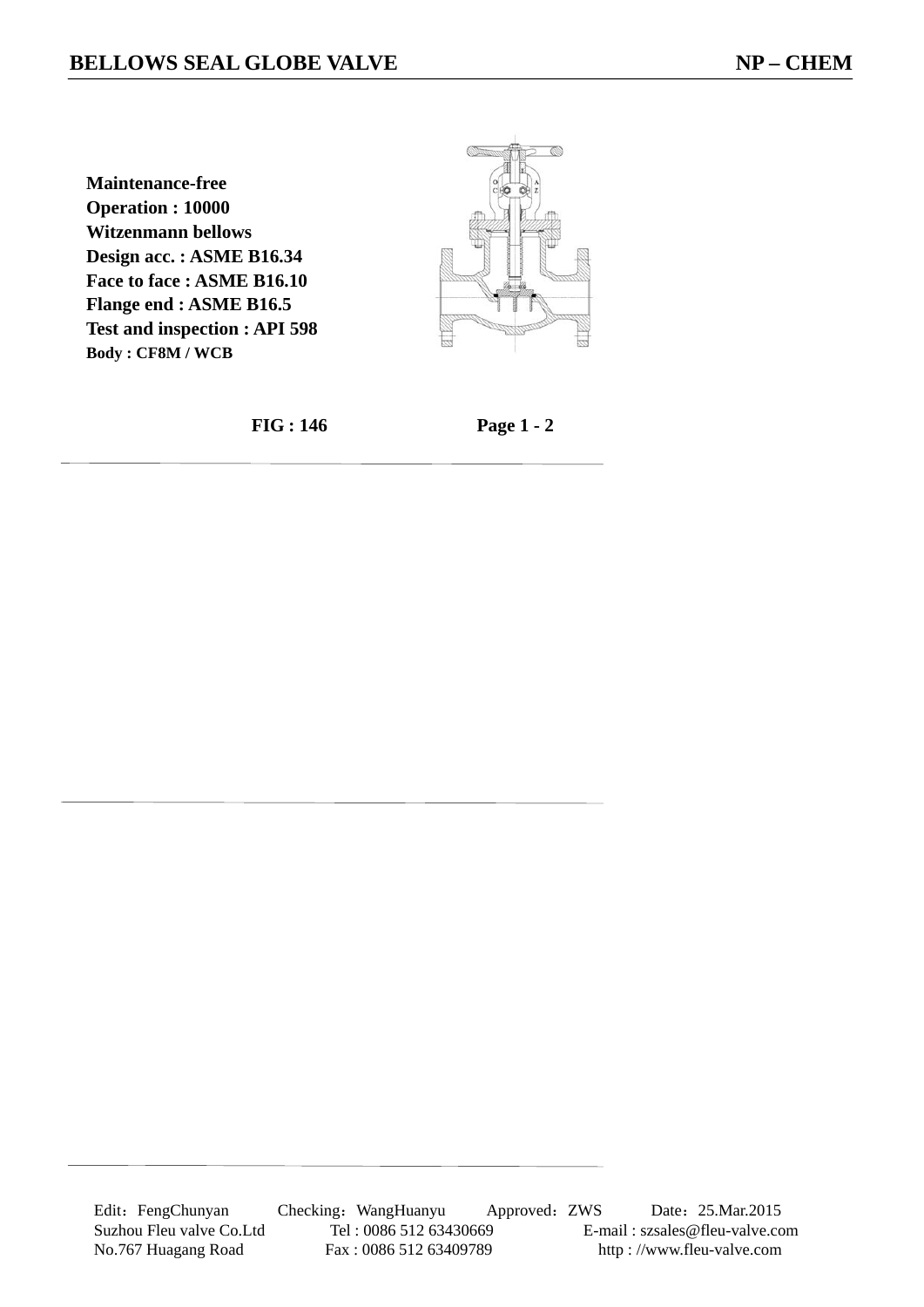#### BELLOWS SEAL GLOBE VALVE NP - CHEM 146



| FIG.    | <b>Class</b> | <b>Material</b> | Range      |
|---------|--------------|-----------------|------------|
| 131.146 | 150          | <b>WCB</b>      | $1/2$ "-4" |
| 132.146 | 300          | WCB             | $1/2$ "-4" |
| 151.146 | 150          | CF8M            | $1/2$ "-4" |
| 152.146 | 300          | CF8M            | $1/2$ "-4" |

**Maintenance-free Operation : 10000 Witzenmann bellows Design acc. : ASME B16.34 Face to face : ASME B16.10 Flange end : ASME B16.5 Test and inspection : API 598** 

#### **Material List Material** Part **Part Part Part Part Part Part FIG.131.146 / 132.146 FIG.151.146 /152.146 1** Disc A105 F316 **2** Body WCB CF8M **3** Bellow F321 F316L **5** Low stem F6a F316 **6** Bolts B8M/B8 **7** Nuts 2H 8M/8 **10** Connecting block CF8M CF8M **11 Up stem F6a F316 12** Bonnet WCB CF8M **13** Nut 8M/8 **14 Gasket** 1045 304 **15** Handwheel Gr.60-40-18 Gr.60-40-18 16 Stem nut Gr.60-40-18 Gr.60-40-18 **18** Bolt B7 B8M **19** | Nut | 2H 8M **20** Packing Graphite Graphite Graphite Graphite **21** Seal Graphite +304 Graphite +316

#### **Dimension List**

| <b>Class</b> | <b>NPS</b>         | d   | L   | D     | $\mathbf K$ | D <sub>1</sub> | b    | $n-d1$     | H(Open) | W   |
|--------------|--------------------|-----|-----|-------|-------------|----------------|------|------------|---------|-----|
| <b>150LB</b> | 1/2"               | 15  | 108 | 89    | 60.5        | 35             | 11.6 | $4 - 15.7$ | 232     | 120 |
|              | 3/4"               | 20  | 117 | 98.0  | 70          | 43             | 12.8 | $4 - 15.7$ | 232     | 120 |
|              | 1 <sup>''</sup>    | 25  | 127 | 108.0 | 79.4        | 50.8           | 14.3 | $4 - 15.7$ | 251     | 140 |
|              | 11/2"              | 40  | 165 | 127.0 | 98.4        | 73.0           | 17.5 | $4 - 15.7$ | 302     | 180 |
|              | 2 <sup>n</sup>     | 50  | 203 | 152.4 | 120.7       | 92.1           | 19.1 | $4 - 19.1$ | 302     | 180 |
|              | 21/2"              | 65  | 216 | 177.8 | 139.7       | 104.8          | 22.2 | $4 - 19.1$ | 321     | 180 |
|              | 3"                 | 80  | 241 | 190.5 | 152.4       | 127.0          | 23.8 | $4 - 19.1$ | 394     | 250 |
|              | 4"                 | 100 | 292 | 228.6 | 190.5       | 157.2          | 23.8 | $8-19.1$   | 402     | 300 |
|              | 1/2"               | 15  | 152 | 95    | 66.5        | 35             | 14.3 | $4 - 15.7$ | 232     | 120 |
|              | 3/4"               | 20  | 178 | 117   | 82.5        | 43             | 15.9 | $4 - 19.1$ | 232     | 120 |
|              | 1 <sup>''</sup>    | 25  | 203 | 124.0 | 88.9        | 50.8           | 17.5 | $4 - 19.1$ | 251     | 140 |
| 300LB        | 11/2"              | 40  | 229 | 155.6 | 114.3       | 73.0           | 20.7 | $4 - 22.4$ | 302     | 180 |
|              | $2^{\prime\prime}$ | 50  | 267 | 165.1 | 127.0       | 92.1           | 22.2 | $8 - 15.9$ | 302     | 180 |
|              | 21/2"              | 65  | 292 | 190.5 | 149.2       | 104.8          | 25.4 | $8-19.0$   | 321     | 180 |
|              | 3"                 | 80  | 318 | 209.6 | 168.3       | 127.0          | 28.6 | $8-19.0$   | 394     | 250 |
|              | $4^{\prime\prime}$ | 100 | 356 | 254.0 | 200.0       | 157.2          | 31.8 | $8 - 19.0$ | 402     | 300 |

Edit: FengChunyan Checking: WangHuanyu Approved: ZWS Date: 25.Mar.2015 No.767 Huagang Road Fax : 0086 512 63409789 http : //www.fleu-valve.com

Suzhou Fleu valve Co.,Ltd. Tel : 0086 512 63430669 E-mail : szsales@fleu-valve.com